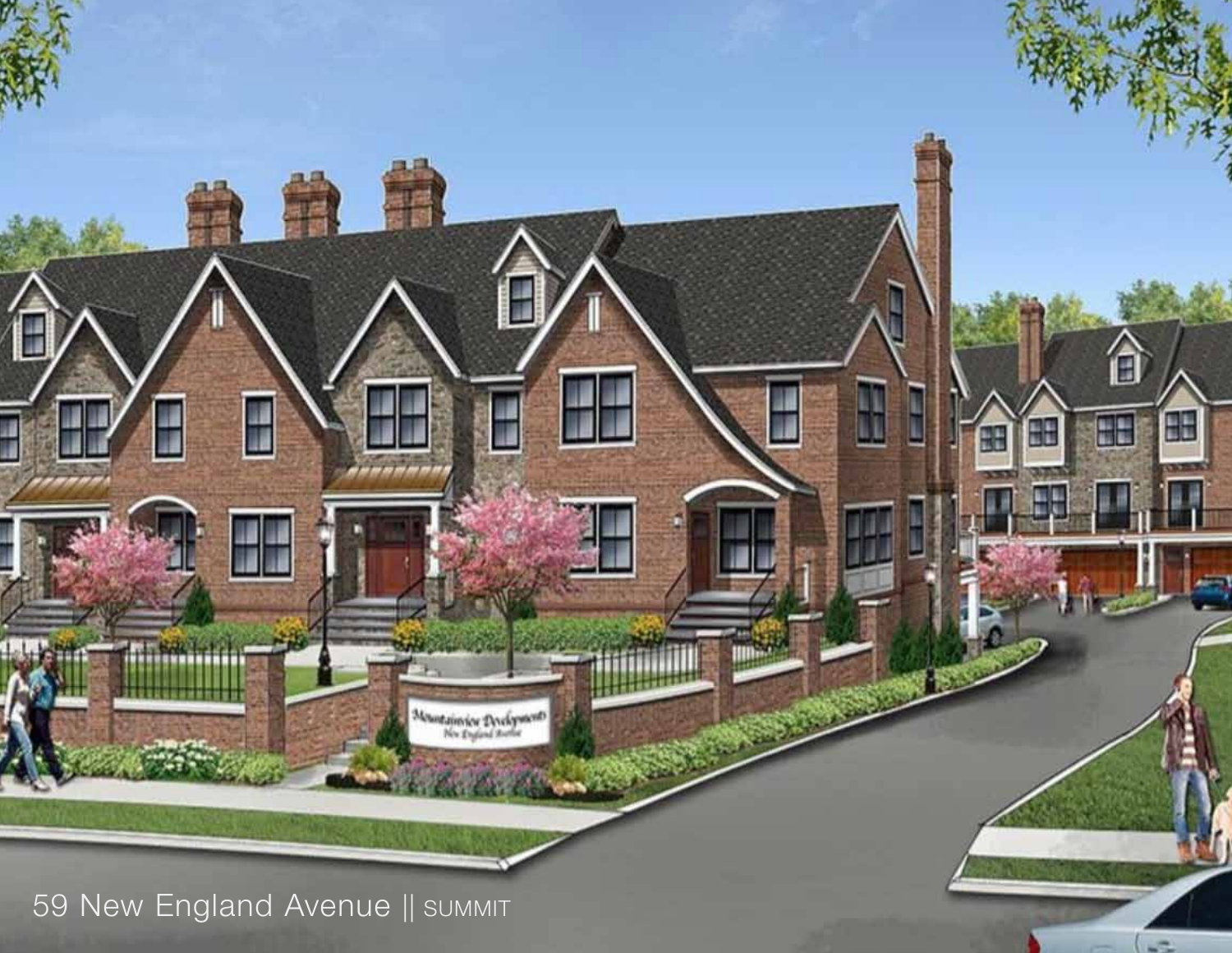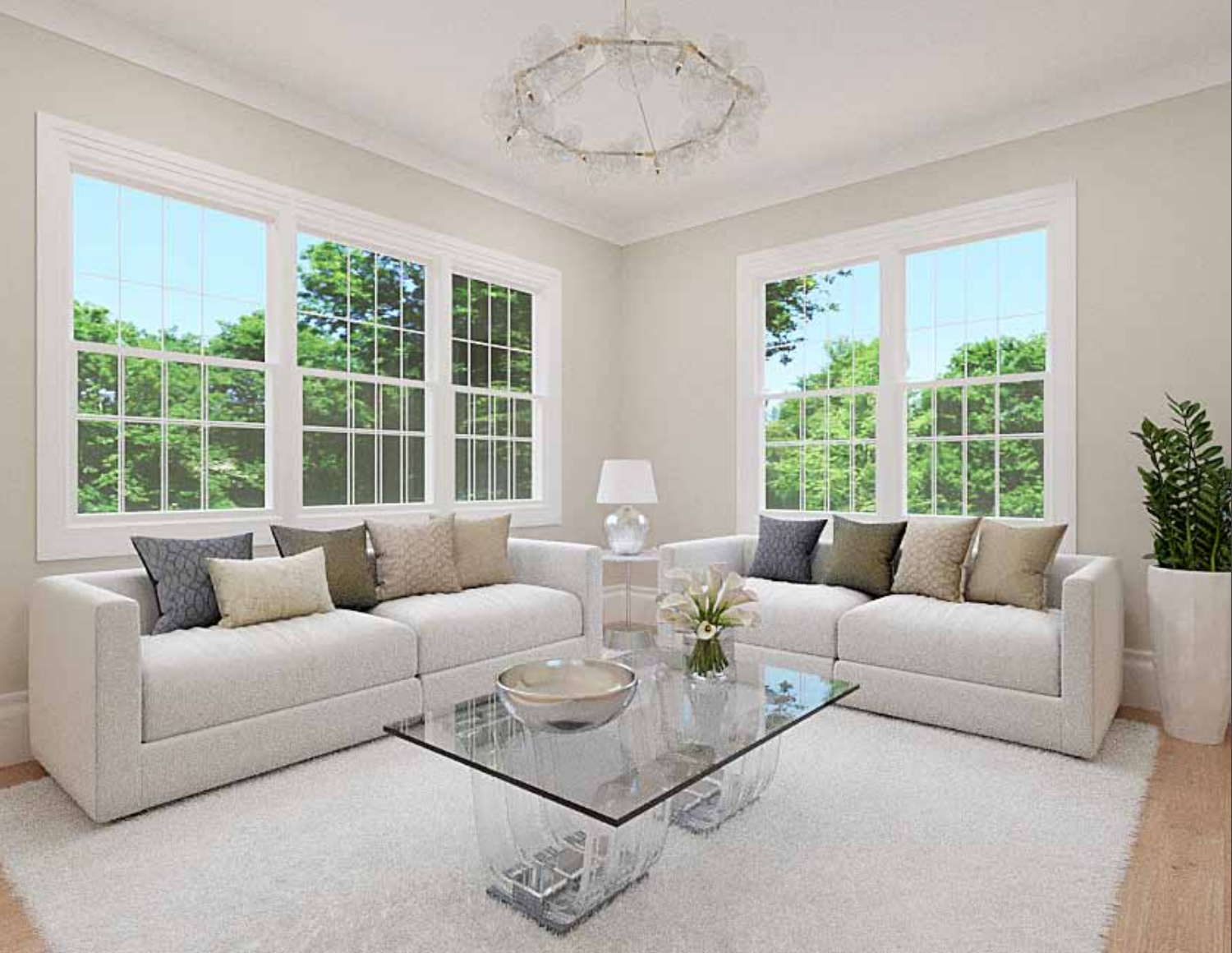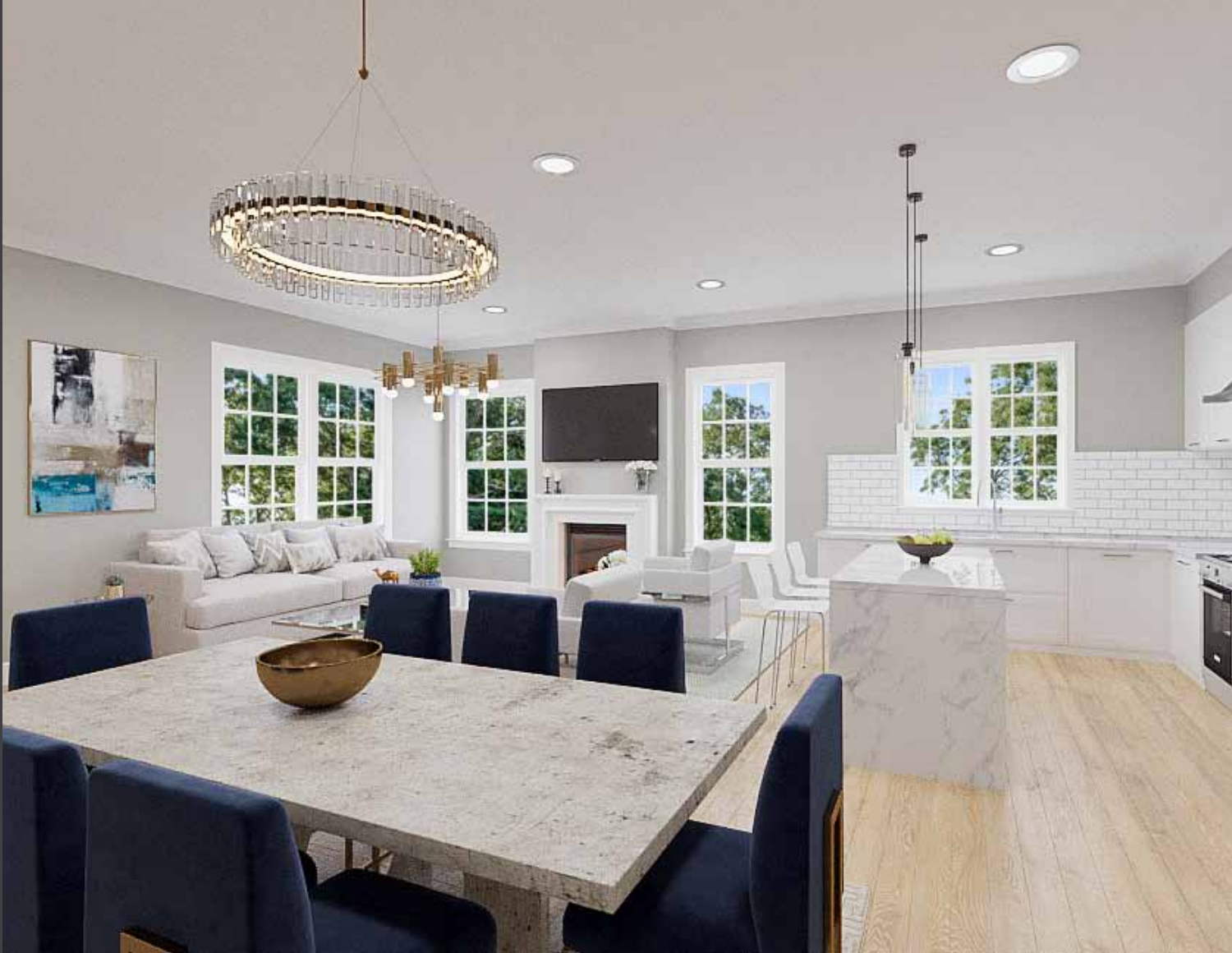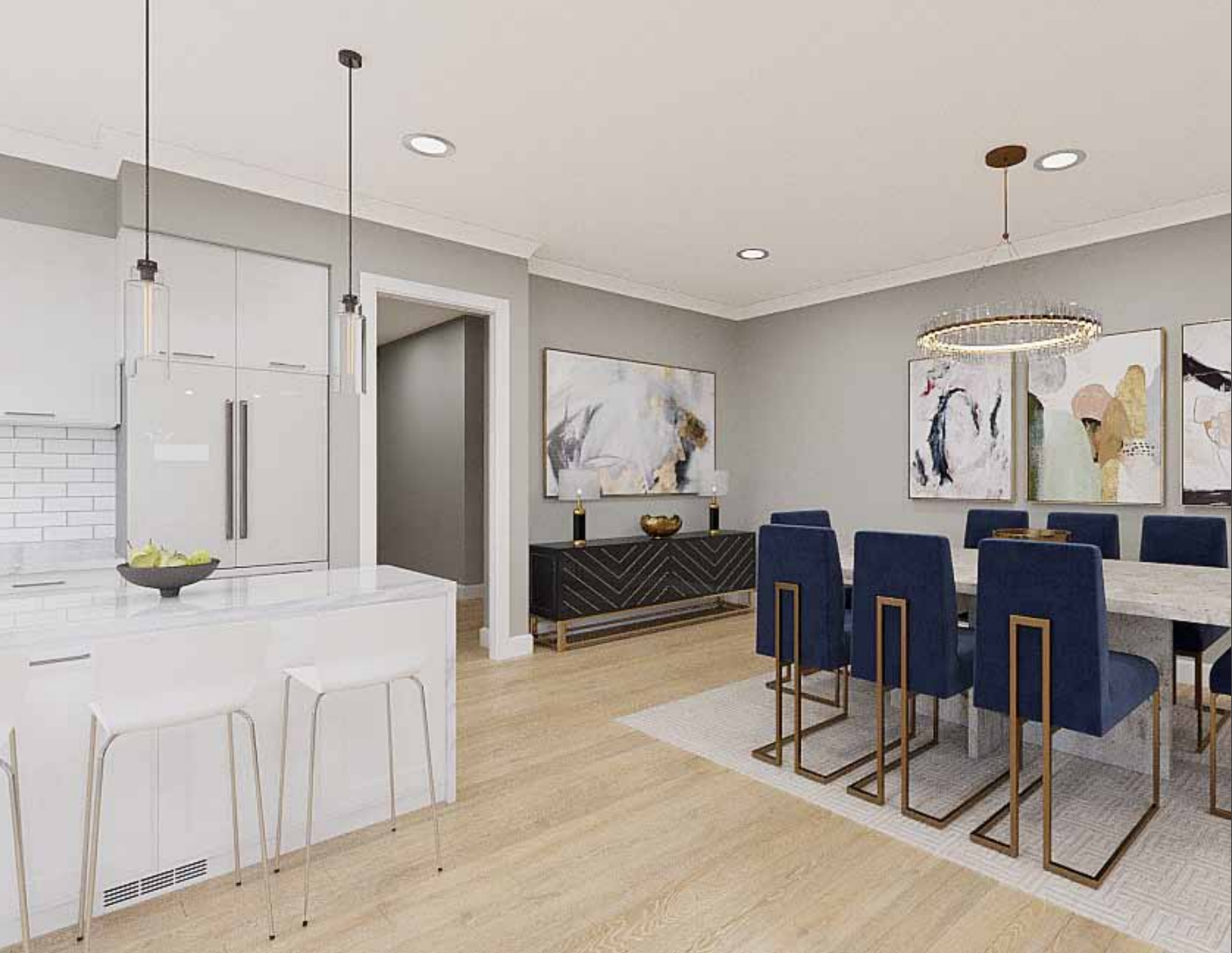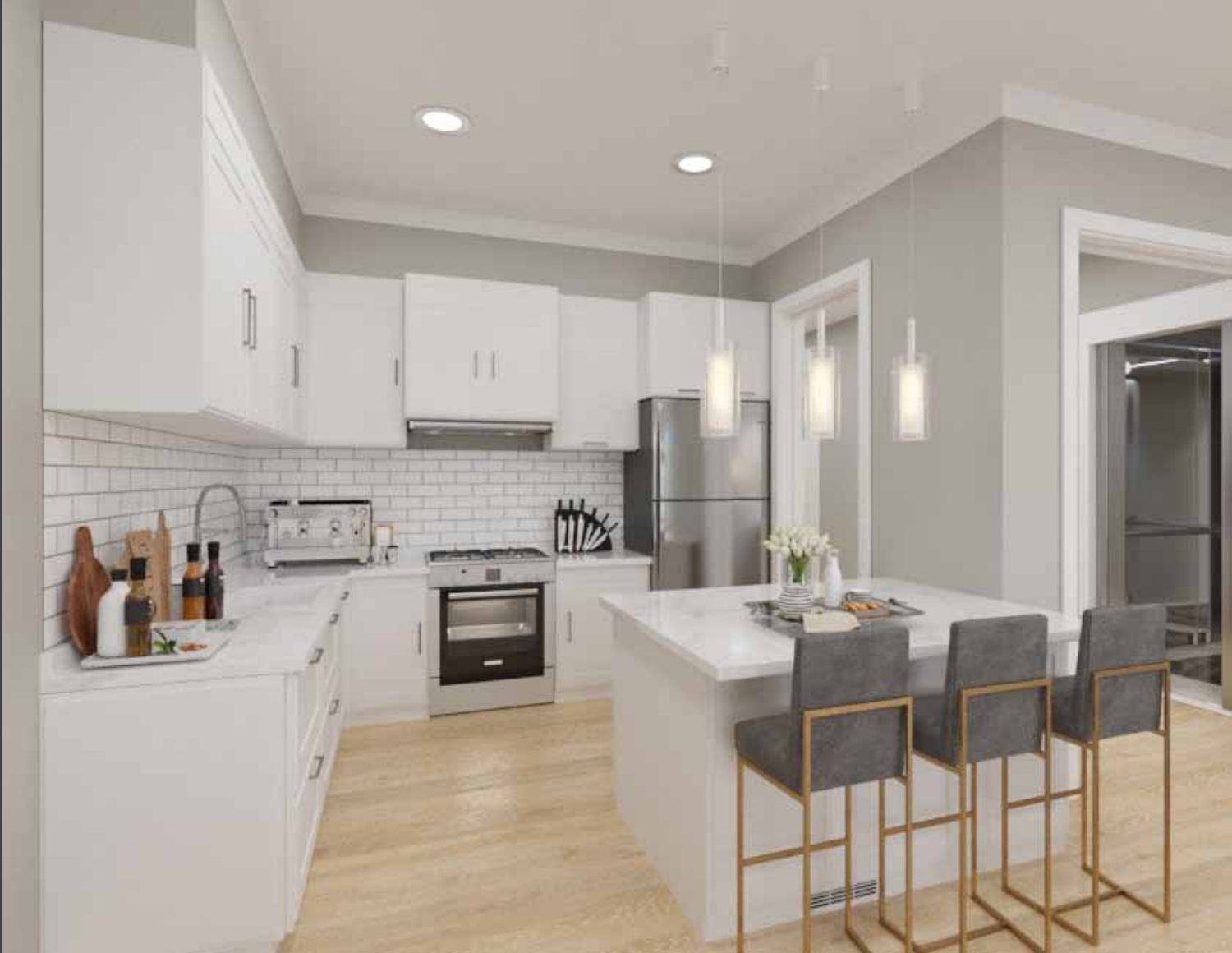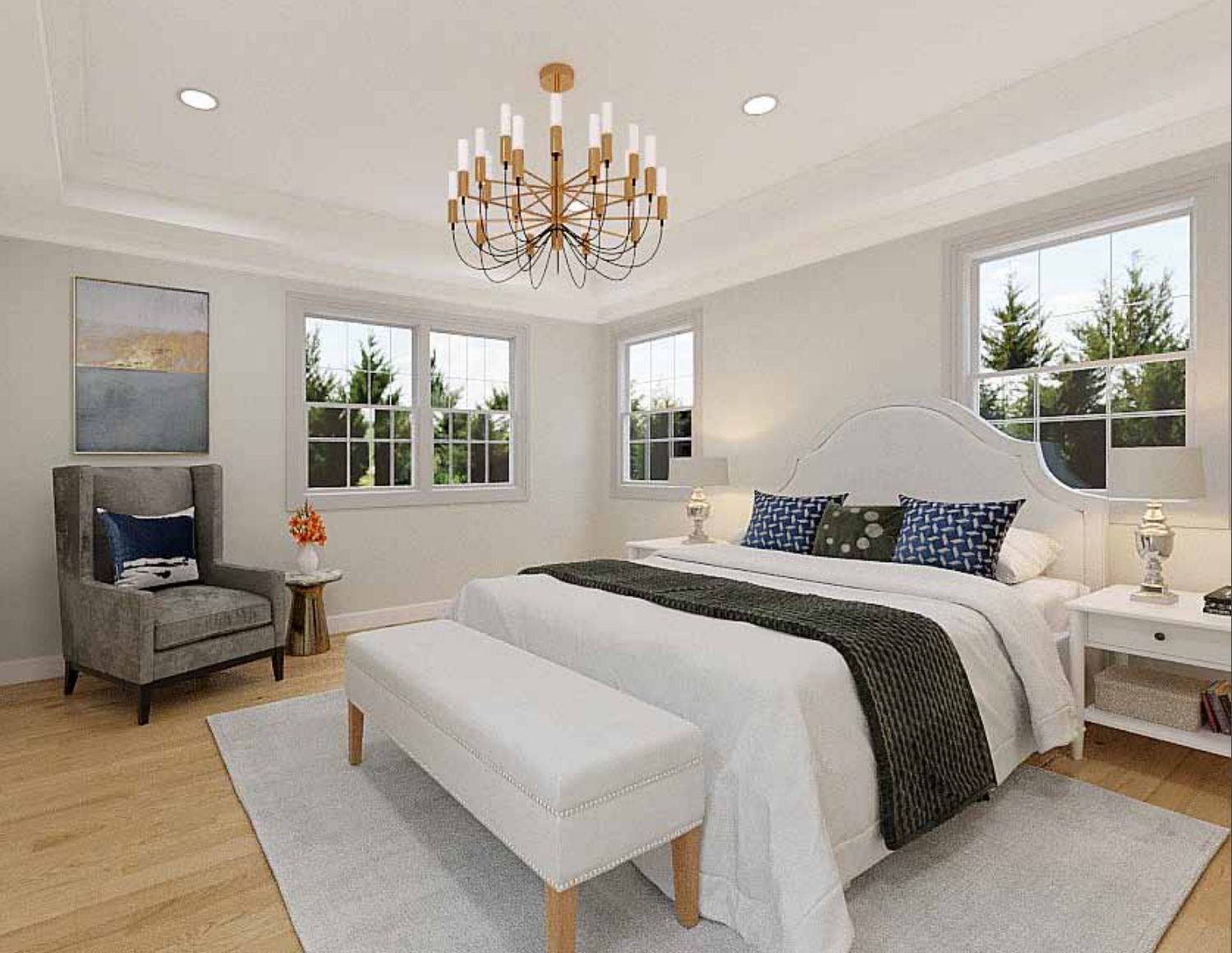

# FEATURES & HIGHLIGHTS

# **EXTERIOR**

Brick and stone finish 30 Year Timberline dimensional style roof Raynor steel garage door Fiberglass shaker style front entry door Anderson 400 Series windows Beautifully landscaped property Multi-zoned sprinkler system

#### **INTERIOR**

Elegant staircase with oak railings and black steel balusters Shaker solid core masonite doors Well appointed moulding package 3.5" casing on doors and windows 5.5" baseboard moulding White oak hardwood floors Second floor laundry room Full staircase to attic storage Finished basement Elevator option available in alternate layout

### **KITCHEN**

Quality custom kitchen cabinetry from builders selection Quartz counter tops Kohler undermount sink

Under cabinet lighting Standard appliance package – Jenn Air Optional appliance upgrade – Wolf/SubZero

### **BATHS**

Three full baths and one half bath Quartz counters Kohler undermount sinks Kohler fixtures Soaking tub and stall shower in master bath

#### **UTILITIES**

75 gallon hot water heater 2 frost free exterior hose bibbs Gas forced hot air heating system Central air conditioning